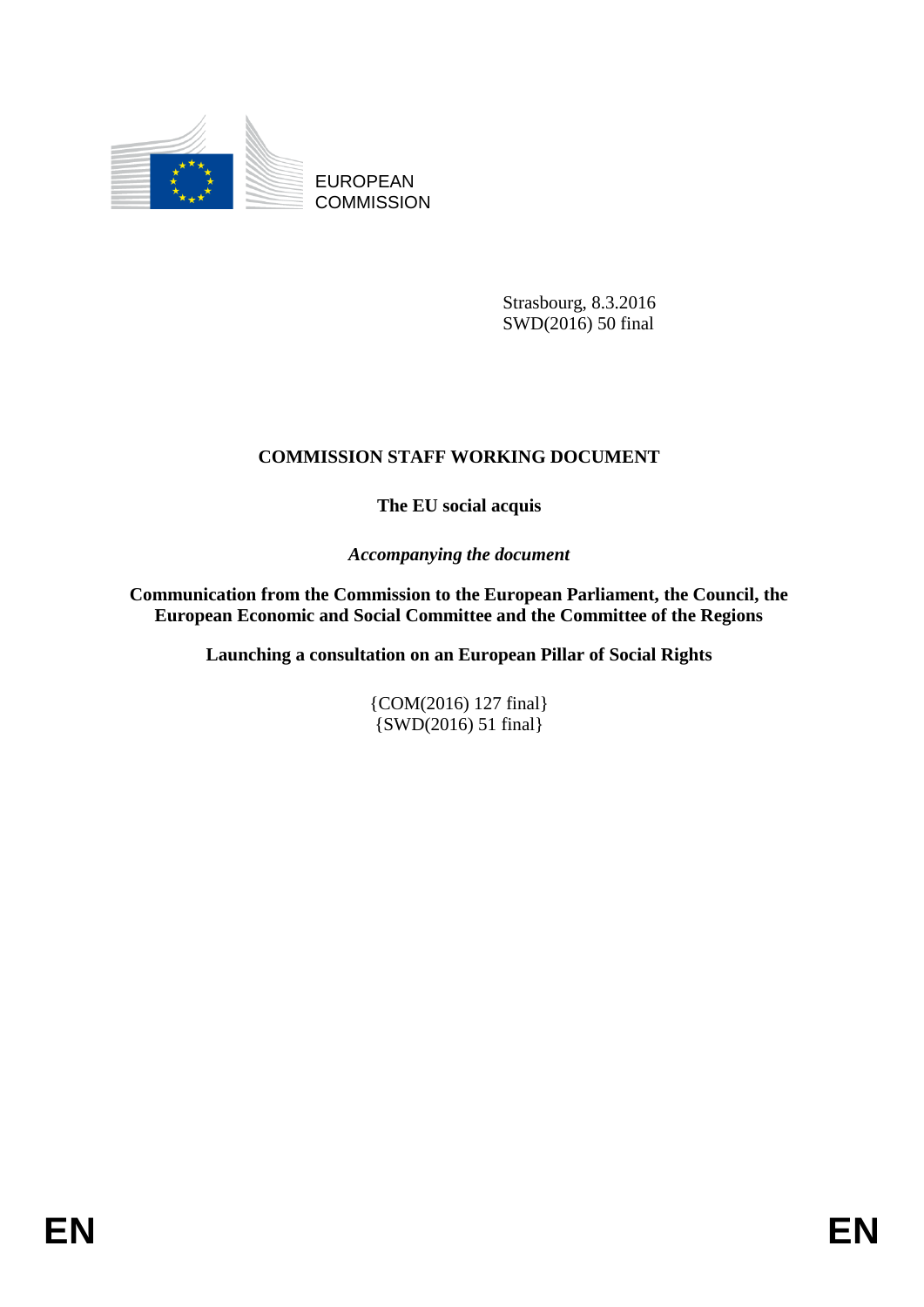# **Table of Contents**

| 1.      |                                                                            |  |
|---------|----------------------------------------------------------------------------|--|
| 2.      | The framework of the EU social <i>acquis</i> as laid down in primary law 4 |  |
| 2.1.    |                                                                            |  |
| 2.2.    |                                                                            |  |
| 3.      |                                                                            |  |
| 3.1.    |                                                                            |  |
| 3.1.1.  |                                                                            |  |
| 3.1.2.  |                                                                            |  |
| 3.1.3.  |                                                                            |  |
| 3.1.4.  |                                                                            |  |
| 3.1.5.  |                                                                            |  |
| 3.1.6.  |                                                                            |  |
| 3.1.7.  |                                                                            |  |
| 3.1.8.  |                                                                            |  |
| 3.1.9.  |                                                                            |  |
| 3.1.10. |                                                                            |  |
| 3.1.11. |                                                                            |  |
| 3.2.    |                                                                            |  |
| 3.2.1.  |                                                                            |  |
| 3.2.2.  |                                                                            |  |
| 4.      |                                                                            |  |
| 4.1.    |                                                                            |  |
| 4.2.    |                                                                            |  |
| 4.3.    |                                                                            |  |
| 4.3.1.  |                                                                            |  |
| 4.3.2.  |                                                                            |  |
| 4.3.3.  |                                                                            |  |
| 5.      |                                                                            |  |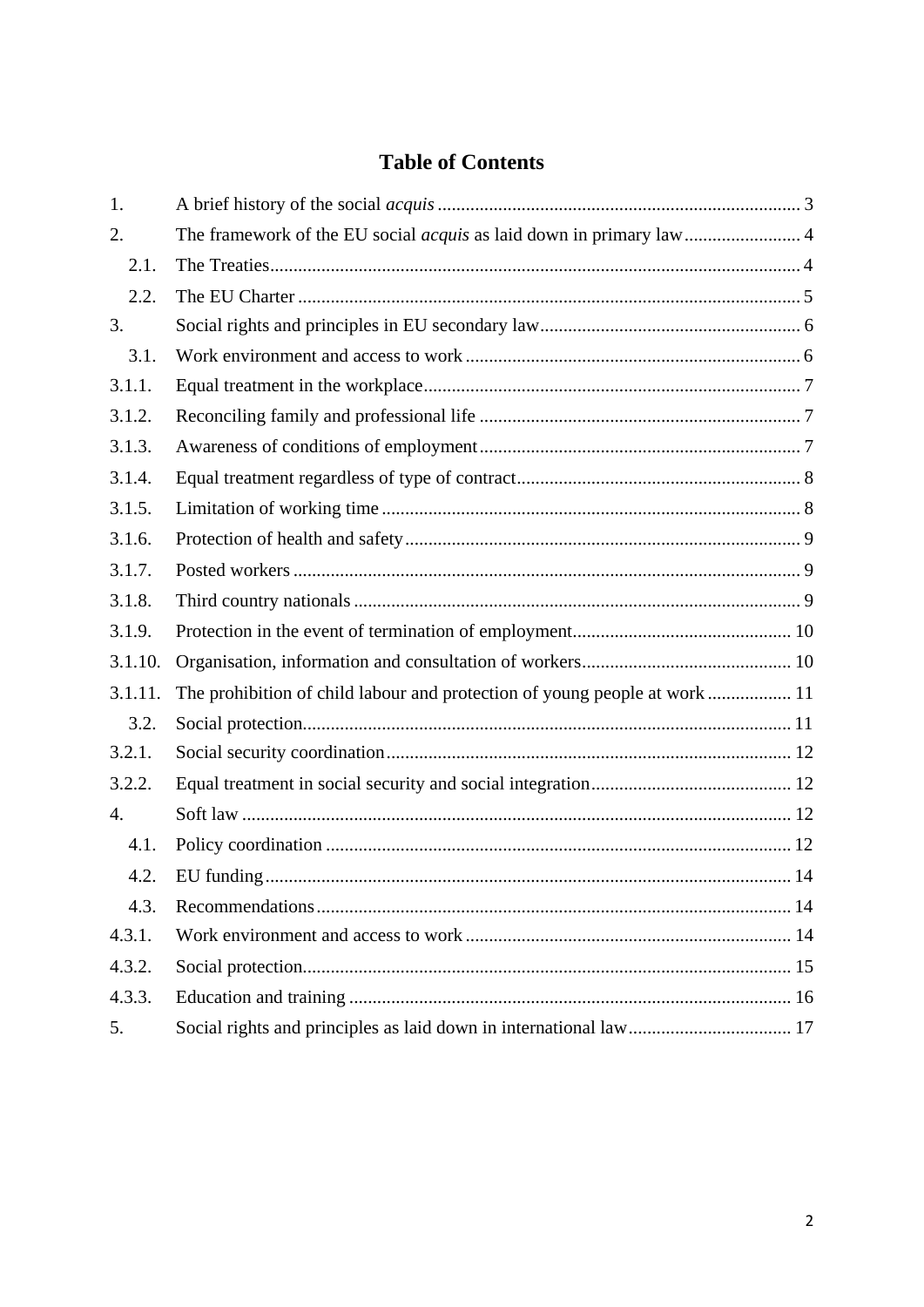## <span id="page-2-0"></span>**1. A brief history of the social** *acquis*

EU primary law, consisting of the Treaty on European Union (TEU), the Treaty on the Functioning of the European Union (TFEU) and the Charter of Fundamental Rights (EU Charter), bestows a social mission and mandate on the EU. This social mandate is the result of a long and gradual development. Social policy in the broad sense began as a means of securing market integration, and has developed into a method to deliver social policies. This paper focuses on this "*acquis*", in a legal sense.

Already starting with the Treaty of Rome (1957), the [European Economic Community](https://en.wikipedia.org/wiki/European_Economic_Community) provided the creation of a European Social Fund (ESF) in order to improve employment opportunities for workers and to contribute to the raising of their standard of living (Chapter II). It included a right to free movement of workers and the abolition of any discrimination based on nationality between workers of the Member States as regards employment, remuneration and other conditions of work and employment (Article 48). As illustrated in Article 119, it also focused on gender equality with respect to equal pay for equal work. In the field of the protection of health and safety in the workplace the Commission could issue opinions on problems at national and international level (Articles 117 and 118).<sup>1</sup> Moreover, due to the Treaty's obligation for the Council to act in the area of the coordination of social security (Article 51), EU secondary legislation in this field has existed since  $1958$ .<sup>2</sup> Finally, concrete action was taken on vocational training already in 1963.<sup>3</sup> Relatively early the Court of Justice of the European Union (CJEU) took social considerations on board, in particular in cases involving individuals. The result was that individuals, often migrant workers and their families were held to be entitled to various types of social benefits.<sup>4</sup>

The EU social *acquis* initially evolved in order to complete the single European market.<sup>5</sup> The social policy further developed with the inclusion by the Single European Act in 1986 of the possibility to adopt minimum requirements on the health and safety of workers (Article 118a). The areas for EU action were expanded in the 1992 Maastricht Treaty's Social Protocol. The Protocol's provisions were subsequently integrated into the general Treaty framework by the 1998 Amsterdam Treaty rendering them applicable to all Member States, forming the basis for the current Title X of the TFEU. From the entry into force of the Lisbon Treaty, the EU had for the first time in the history of integration included the concept of achieving a highly competitive social market economy.<sup>6</sup>

As for fundamental social rights, the initial point of reference in the EU legal order was the Community Charter of the Fundamental Social Rights of Workers, adopted in 1989 by all Member States except the UK. Not legally binding, the 1989 Community Charter was a political instrument and a point of reference for the CJEU.<sup>7</sup> Many of the 1989 Community Charter's rights are now featured in the EU Charter. Proclaimed in Nice in 2000 and given status equal to primary law by the Lisbon Treaty in 2009, the EU Charter contains a great number of social and welfare rights that need to be respected by the EU Institutions, as well as the Member States when they are implementing EU law.

<sup>&</sup>lt;sup>1</sup> Minimum occupational health and safety requirements were needed in order to complete the single European market. This led to the adoption, for example, of Directive 82/605/EEC on protection against the risks associated with metallic lead, Directive 83/477/EEC on asbestos, and Directive 86/188/EEC on noise..

 $2$  Regulations No 3 and 4 of 1958.

<sup>&</sup>lt;sup>3</sup> 63/266/EEC: Council Decision of 2 April 1963 laying down general principles for implementing a common vocational training policy.

<sup>4</sup>Cf. Case 249/83, *Hoeckx*; case 94/84, *Deak*; and C-237/94, *O'Flynn.*

<sup>&</sup>lt;sup>5</sup> Many early EU labour law measures were based on the general harmonisation competence for the establishment and functioning of the internal market. See e.g. Directive 80/987/EEC on employer insolvency, Directive 75/125 on collective redundancies, and Directive 77/187/EEC on transfer of undertakings.  $6$  Article 2(3) TEU.

<sup>7</sup> For example case C-173/99, *BECTU*; C-397/01, *Pfeiffer* and C-151/02, *Jaeger.*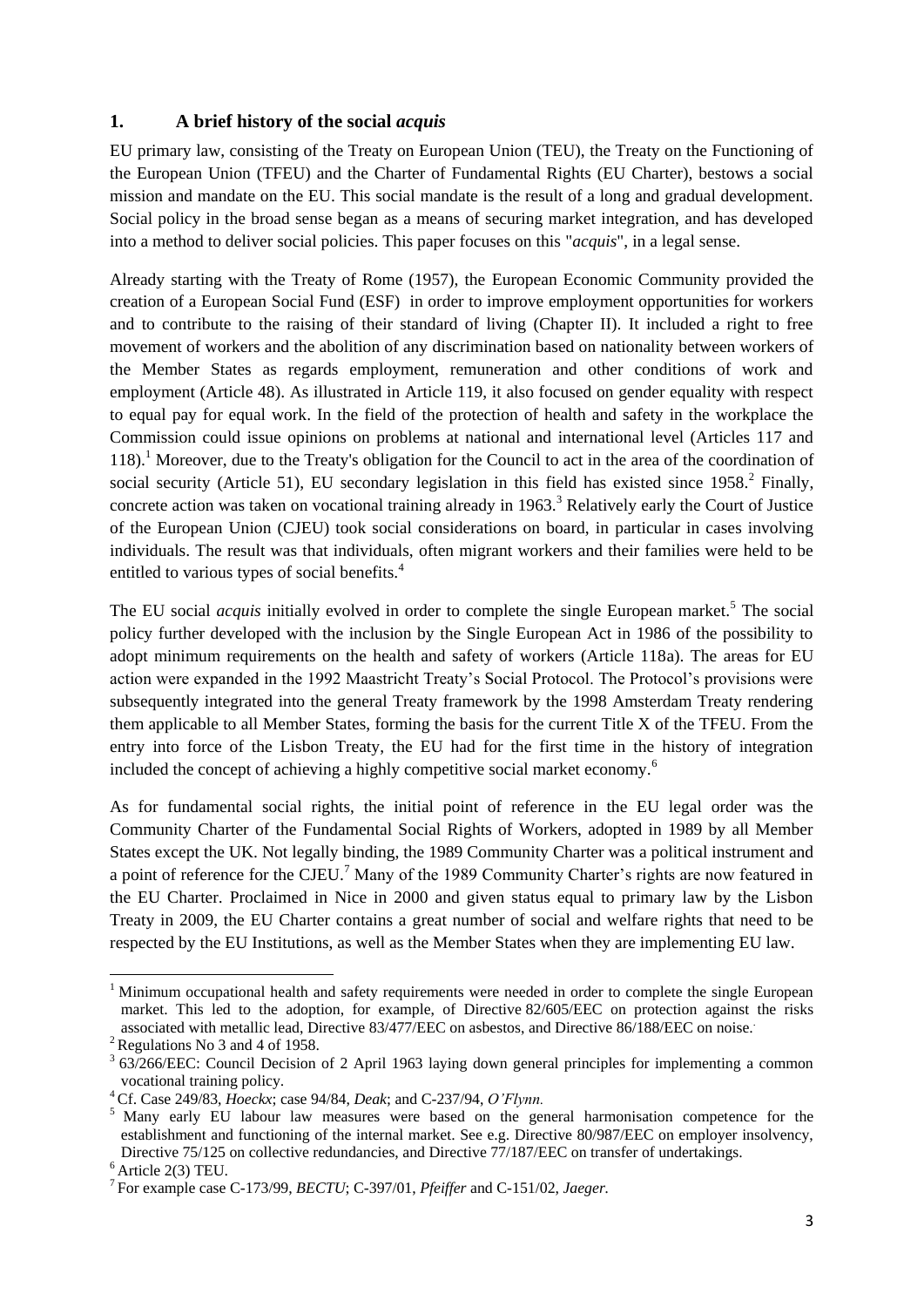## <span id="page-3-0"></span>**2. The framework of the EU social** *acquis* **as laid down in primary law**

## <span id="page-3-1"></span>**2.1. The Treaties**

The social mission and objectives of the EU are to promote the well-being of its peoples (Article 3 TEU), to work for the sustainable development based on a highly competitive social market economy, aiming at full employment and social progress, and a high level of protection. The EU shall combat social exclusion and discrimination, promote social justice and protection, equality between women and men, solidarity between generations and protection of the rights of the child. It shall also promote economic, social and territorial cohesion, and solidarity among Member States.

The EU shall pursue these social objectives by appropriate means commensurate with the competences which are conferred upon it in the Treaties (Article 5(2) TEU). The use of these competences shall comply with the principles of subsidiarity and proportionality (Article 5(3) and 5(4) TEU).

The social mission of the EU is further enhanced by Article 9 TFEU that prescribes a social 'mainstreaming' obligation, stating that in defining and implementing its policies and activities, the EU shall take into account requirements linked to the promotion of a high level of employment, the guarantee of adequate social protection and the fight against social exclusion.

The EU has implemented its social mission and objectives *inter alia* on the basis of Article 153 TFEU of the Social Policy Title X. The central provision in this Title is Article 153(1). It has a wide personal and material scope, providing the legal basis for the EU "*to support and complement the activities of the Member States*" in a number of fields for people both inside and outside the labour market: workers, jobseekers and unemployed. The objective is to improve working conditions, social security and social protection, workers' health and safety, information and consultation of workers, and the integration of persons excluded from the labour market.

For all those fields the EU is granted a law-making competence to adopt directives (except the combating of social exclusion and the modernization of social protection systems), but this power is limited in two ways: the EU operates under "*shared competence*" (Article 4 TFEU), and can only establish minimum requirements.

For directives concerning social security and social protection of workers, the protection of workers where their employment contract is terminated, the representation and collective defence of workers and employers and conditions of employment for third-country nationals legally residing in EU's territory, unanimous Council voting with consultation of the European Parliament is required.<sup>8</sup> The [specific bridging clause,](http://eur-lex.europa.eu/legal-content/EN/AUTO/?uri=uriserv:ai0016) which authorises the Council to decide unanimously to apply the ordinary [legislative procedure](http://eur-lex.europa.eu/legal-content/EN/AUTO/?uri=uriserv:ai0016)<sup>9</sup> can be applied in those cases, except on measures concerning social security and social protection of workers.

The final paragraph of Article 153 TFEU declares that "*the provisions of this Article shall not apply to pay, the right of association, the right to strike or the right to impose lock-outs*", limiting the EU's power under this social competence.<sup>10</sup>

**<sup>.</sup>** 8 Second subparagraph of Article 153(2)(b) TFEU.

<sup>&</sup>lt;sup>9</sup> Third subparagraph of Article 153(2)(b) TFEU.

<sup>&</sup>lt;sup>10</sup> However, some measures based on Article 153 TFEU, such as the fixed-term, part-time and temporary agency work directives include pay among the "employment conditions" for which they lay down a right to equal treatment. Aspects of pay are also indirectly regulated by Article 7 of the Working Time Directive, which lays down the right to minimum paid annual leave. In none of these cases are the levels of pay determined by EU law and this remains a matter of national competence. The CJEU has explicitly held that "as [Article 153(5)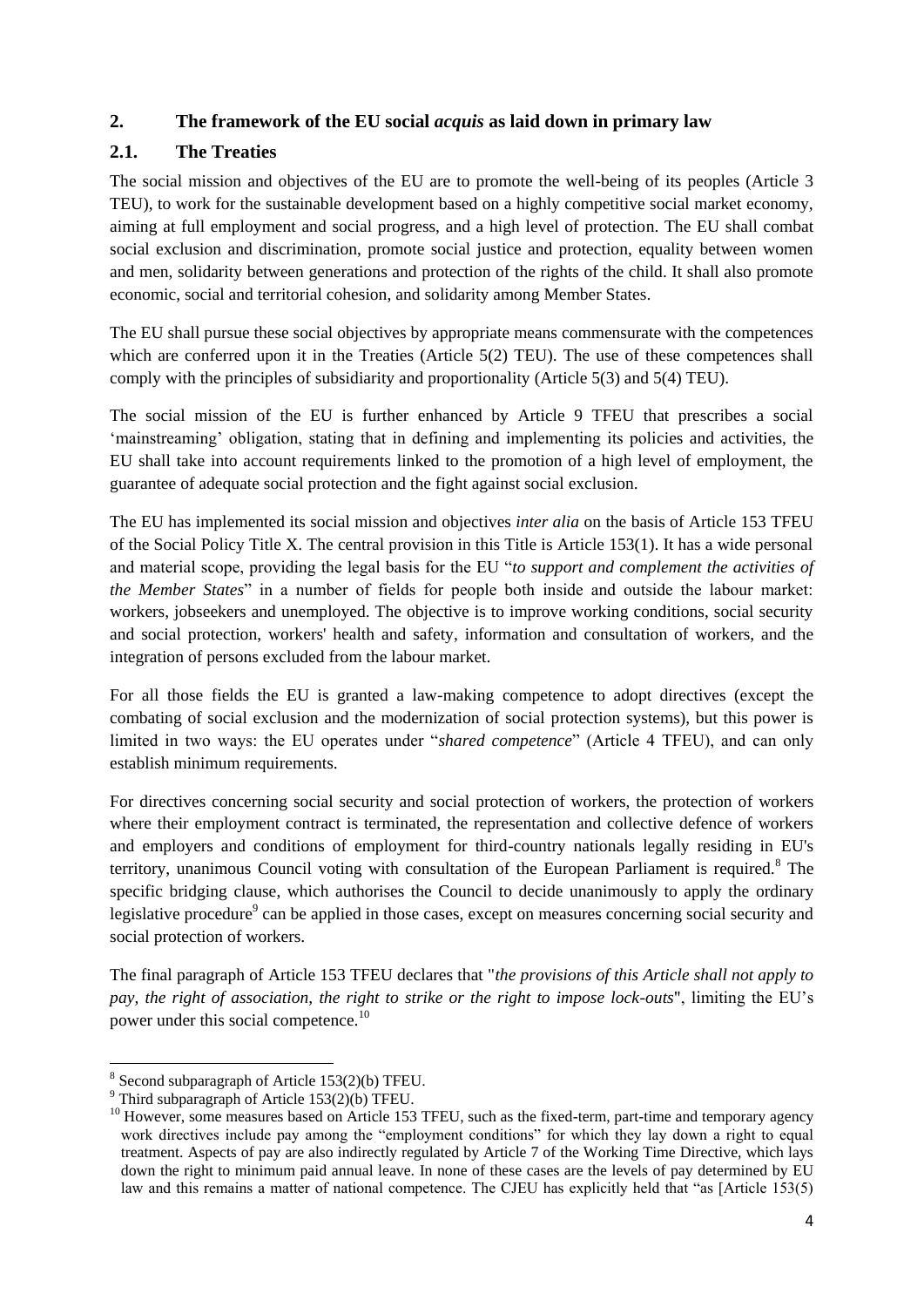Article 5(3) TFEU provides that the EU may take initiatives to ensure coordination of Member States' social policies. The scope of and arrangement for exercising the Union's competence in this regard is set out in Article 156 TFEU, laying down the necessary infrastructure for a social 'open method of coordination'.

The TFEU features a unique additional way for the EU to adopt social policy legislation, namely by the implementation of agreements concluded between the social partners, i.e. representatives of management and labour, at EU level. Articles 152, 154 and 155 TFEU provide the legal framework for this European-level social dialogue. In the areas covered by Article 153 TFEU, such agreements shall be implemented "*at the joint request of the signatory parties, by a Council decision*".<sup>11</sup>

Article 21(3) TFEU provides competence for the EU to adopt measures concerning social security or social protection. Similarly, for cross-border situations in the internal market Article 45–48 TFEU provide competence to secure the free movement of workers in the EU.

Finally, Articles 145, 148, 162, 165 and 168 TFEU on employment guidelines, the ESF, education and health can be mentioned in the present context.

## <span id="page-4-0"></span>**2.2. The EU Charter**

1

A wide range of social rights and principles are laid down in the EU Charter.<sup>12</sup> The EU Charter is binding on the EU institutions, which means that they have to respect and observe it whenever they act in accordance with the powers conferred on them by the Treaties. In addition, the Charter is binding on the Member States when they are implementing EU law, for instance when transposing directives into their national law. Many of the social rights and principles laid down in the Charter have been concretised by means of secondary law. These measures are fully binding on the Member States and are interpreted by the CJEU in the light of the Charter.<sup>13</sup>

TFEU] derogates from paragraphs 1 to 4 of that article, the matters reserved by that paragraph must be interpreted strictly so as not to unduly affect the scope of paragraphs 1 to 4, nor to call into question the aims pursued by Article [151 TFEU]". See *inter alia* Case C-268/06, *Impact*, and C-307/05, *Yolanda Del Cerro Alonso v Osakidetza-Servicio Vasco de Salud*.

<sup>11</sup> The social partners have to date adopted ten such agreements: Four cross industry and six at sector level.

<sup>&</sup>lt;sup>12</sup> Such as the prohibition of forced labour (Article 5), respect for private and family life (Article 7), freedom of association (Article 12), the freedom to choose an occupation and right to engage in work in any Member State (Article 15), the right not to be discriminated on only ground (Article 21), the equality between men and women in all areas, including employment, work and pay (Article 23), the right to information and consultation within the undertaking (Article 27), the right of collective bargaining and action (Article 28), the right to a free placement service (Article 29), the right to protection in the event of unjustified dismissal (Article 30), the right to fair and just working conditions, to maximum working hours, breaks and holiday (Article 31), the prohibition of child labour and protection of young people at work (Article 32), and the entitlement to social security and assistance (Article 34).

<sup>&</sup>lt;sup>13</sup> Already before the entry into force of the EU Charter, the CJEU attached considerable importance to it when  $\frac{13}{100}$ interpreting EU law. See Case C-540/03, *Parliament* v *Council*, paragraphs 38 and 58; Case C-432/05, *Unibet*, paragraph 37; Case C-438/05, *International Transport Workers' Federation and Finnish Seamen's Union*, paragraphs 90 and 91; Case C-275/06, *Promusicae*, paragraphs 61 to 65; Joined Cases C-402/05 P and C-415/05, P *Al Barakaat International Foundation* v *Council and Commission*, paragraph 335; *Kücükdeveci* and Joined Cases C-92/09 and C-93/09, *Volker und Markus Schecke and Eifert*, paragraph 45 et seq. See also Case T-177/01 *Jégo-Quéré* v *Commission.*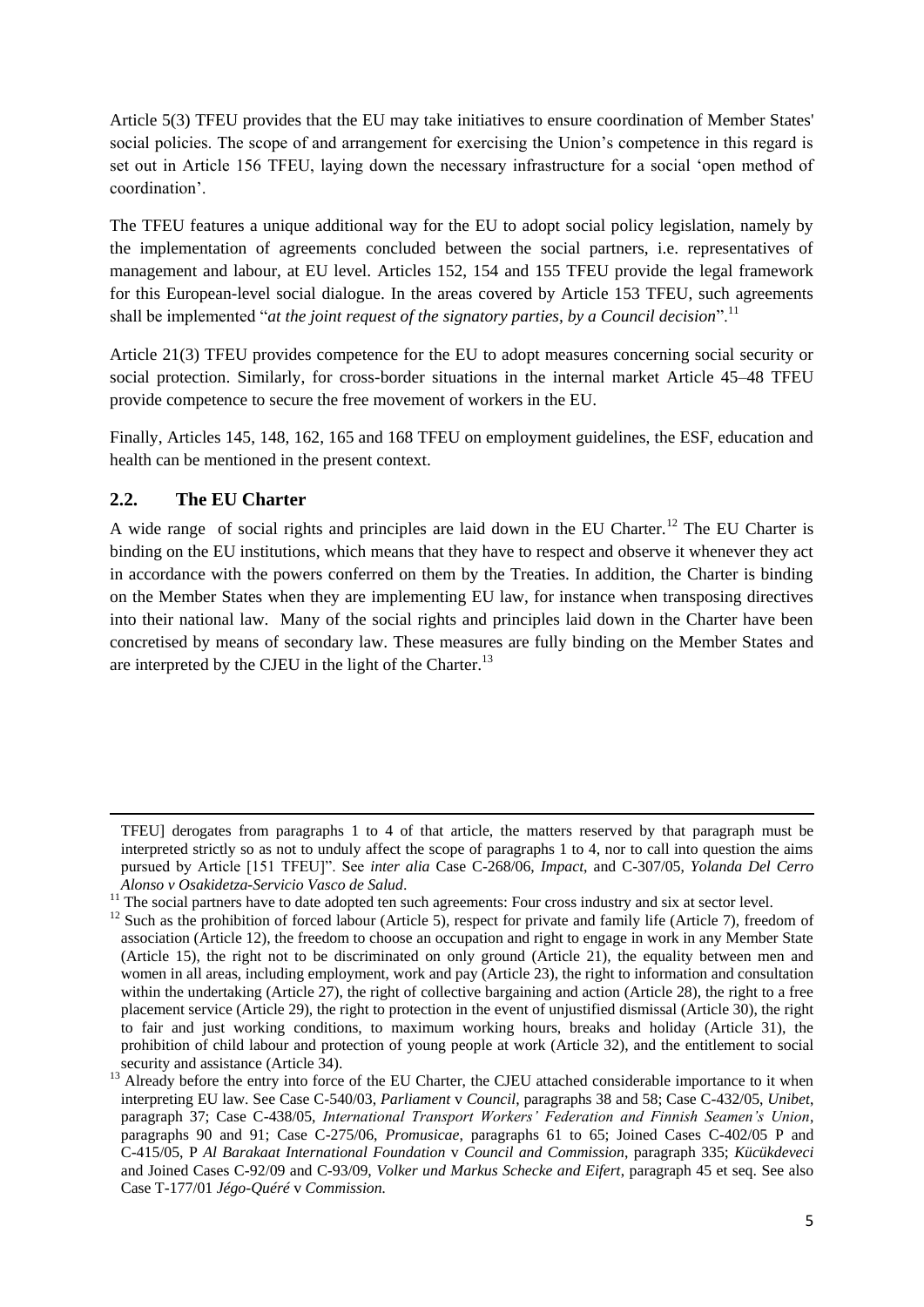However, the EU Charter must be read in conjunction with the Treaties. The Charter does not establish any new power or task for the Union. Moreover, Article 52(2) requires that rights of the Charter for which provision is made in the Treaties shall be exercised under the conditions and within the limits defined by the Treaties and the general principles of EU law. The freedom to choose an occupation and right to engage in work in any Member State (Article 15 of the Charter) is therefore to be exercised under the conditions and within the limits defined by article 45 TFEU as interpreted by the CJEU. Most importantly, in many areas where social rights feature in the EU Charter (e.g., housing, child well-being, social protection), there is little to no EU competence to enact secondary legislation.

## <span id="page-5-0"></span>**3. Social rights and principles in EU secondary law**

The largest part of the EU social *aquis* consists of secondary legislation, mostly in the form of directives. Many of these give a more concrete expression or implementation of social rights as derived from the Treaties and in the EU Charter. Moreover, EU secondary law in other areas also includes social clauses.

## <span id="page-5-1"></span>**3.1. Work environment and access to work**

The protection of workers at the EU level is currently ensured through a set of individual and collective rights. The EU has adopted directives on the basis of Article 153 TFEU on social policy.<sup>14</sup> In those directives, the definition of worker is not uniform<sup>15</sup> and most refer to national definitions.<sup>16</sup> For a few, where there is no definition or reference to national definitions, the one used under Article 45 TFEU applies.<sup>17</sup> This leaves a margin of appreciation to Member States and to their courts.<sup>18</sup>

**<sup>.</sup>** <sup>14</sup> For example on worker's health and safety (Framework Directive 89/391/EEC and the 23 specific Directives, see Part 3.1, *Protection of health and safety,* and footnote 36), and working conditions: Directive 91/533/EEC (Written Statement); Directive 94/33/EC (Young People at Work); Directive 2008/104/EC (Temporary Agency Work); Directive 2008/94/EC (protection of employees in the event of the insolvency of their employer); Directive 1997/81/EC (Part-time work); Directive 1999/70/EC (Fixed-term work); 2002/14/EC (Information and Consultation Directive); Directive 2003/88/EC (Working Time) and Directives 2000/78/EC (nondiscrimination on the grounds of religion or belief, disability, age or sexual orientation) and 2000/43/EC (racial equality).

<sup>&</sup>lt;sup>15</sup> See for example Directive 90/270/EEC (work with display screen equipment); Directive 92/85/EEC (Pregnant workers); Directive 2010/32/EU (sharp injuries); Directive 92/29/EEC (medical treatment on board vessels) and the Framework Directive 89/391/EEC.

<sup>&</sup>lt;sup>16</sup> All working conditions directives referred to in footnote 3 except Directive 98/59 (collective redundancies) and Directive 2003/88/EC (working time).

<sup>17</sup> Directive 2000/78/EC (case C-432/14, *"O"*); Directive 2003/88 (case C-428/09, *Isère*); Directive 98/59 (case C-229/14, *Ender Balkaya*).

<sup>&</sup>lt;sup>18</sup> The CJEU has brought some limitation to this discretion in order to ensure the effectiveness of EU law See for example Case C-393/10, *O'Brien*.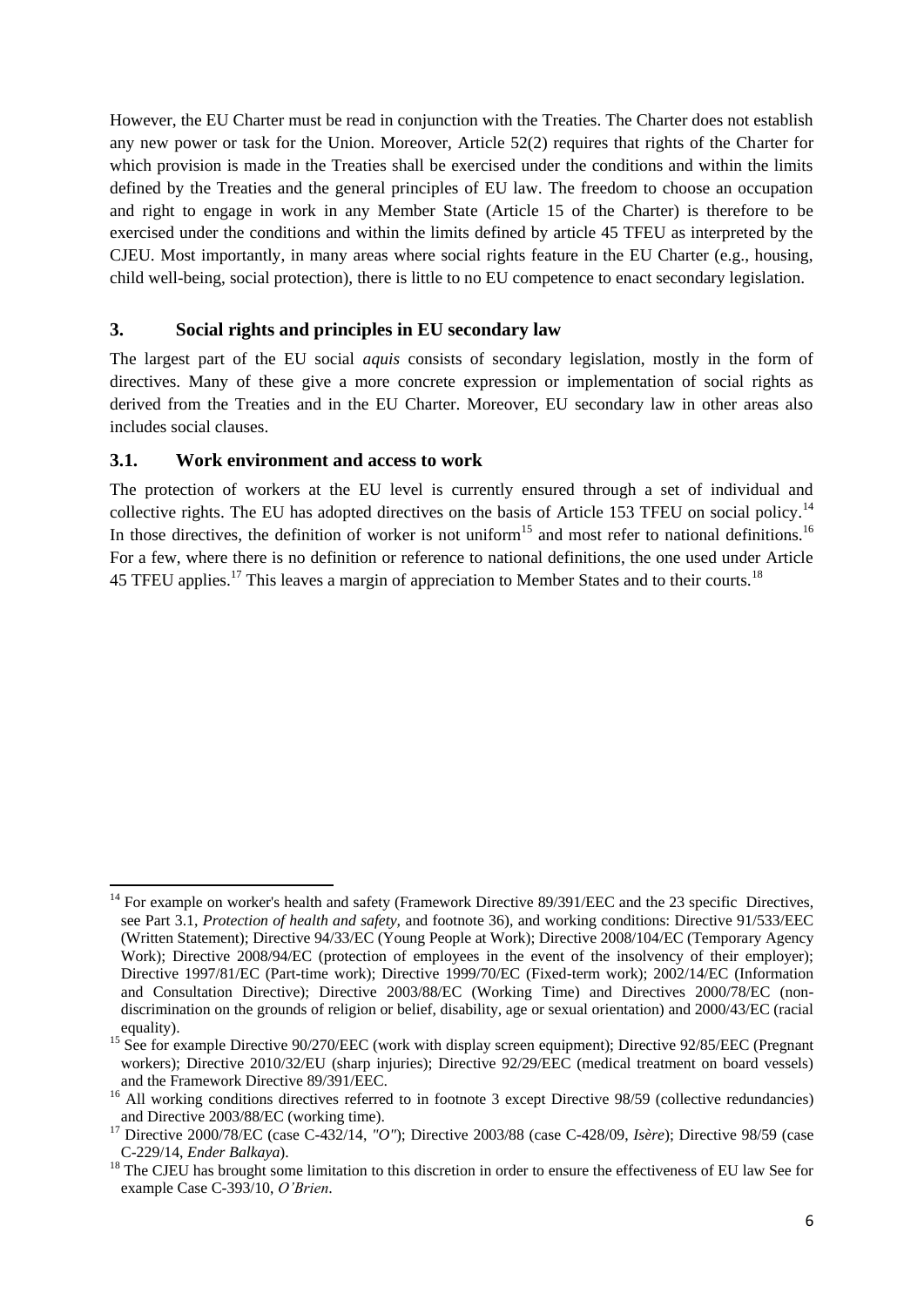## <span id="page-6-0"></span>3.1.1. Equal treatment in the workplace

Several Directives aim to implement the principle of equal treatment between persons irrespective of racial or ethnic origin $19$  and of men and women.<sup>20</sup> They require Member States to set up National Equality Bodies to promote equal treatment and to assist victims of discrimination. The Employment Equality Directive<sup>21</sup> prohibits discrimination in employment on the basis of sexual orientation, religious belief, age and disability, and the Racial Equality Directive<sup>22</sup> prohibit discrimination on the basis of race and ethnicity in employment, in education, and in access to social security and goods and services. In 2006, the Gender Recast Directive consolidated into a single directive earlier EU legislation relating to equal opportunities and equal treatment for men and women in employment and occupation.<sup>23</sup>

In addition to the antidiscrimination directives, EU law in areas of transport, telecommunication, consumer protection, state aid or public procurement include provisions to ensure accessibility for persons with disabilities.

## <span id="page-6-1"></span>3.1.2. Reconciling family and professional life

The Pregnant Workers (Maternity Leave) Directive provides for paid maternity leave, at least at the level of sick pay for fourteen weeks.<sup>24</sup> In addition, the Directive on self-employed workers and assisting spouses also grants a maternity allowance that is sufficient to enable an interruption of occupational activities for at least fourteen weeks for female self-employer workers or female spouses of self-employed workers.<sup>25</sup> The revised Parental Leave Directive<sup>26</sup> entitles men and women workers to a minimum of four months' leave after the birth or adoption of a child. Member States, or where implemented through collective agreements, social partners are granted discretion to decide whether or not this leave is paid, and whether or not this leave can be taken in a piecemeal way or part-time. Parents who return from parental leave have the right to request but are not entitled to changes to their working hours and/or patterns for a certain period of time. It also provides that workers may request limited time off work for urgent family reasons (*force majeure*).

#### <span id="page-6-2"></span>3.1.3. Awareness of conditions of employment

The worker is entitled to receive essential information relating to the employment relationship in writing, not later than two months after the commencement of employment on the basis of the Written Statement Directive.<sup>27</sup> These elements cover the description of the work, the date of its commencement, its duration, the amount of paid leave and the working time with additional information for expatriate employees. The Commission is currently undertaking an evaluation of the Directive.

**<sup>.</sup>**  $19$  Directive 2000/43/EC.

 $^{20}$ Directive 2006/54/EC (recast) on the implementation of the principle of equal opportunities and equal treatment of men and women in matters of employment and occupation; Directive 2004/113/EC implementing the principle of equal treatment between men and women in the access to and supply of goods and services; Directive 97/7/EC on the progressive implementation of the principle of equal treatment for men and women in matters of social security.

 $^{21}$  Directive 2000/78.

 $22$  Directive 2000/43.

<sup>&</sup>lt;sup>23</sup> The recast Directive 2006/54/EC.

 $24$  Directive 92/85/EEC.

 $25$  Directive 2010/41/EU.

 $26$  Directive 2010/18/EU implementing the revised Framework Agreement on parental leave.

 $27$  Directive 91/533/EEC.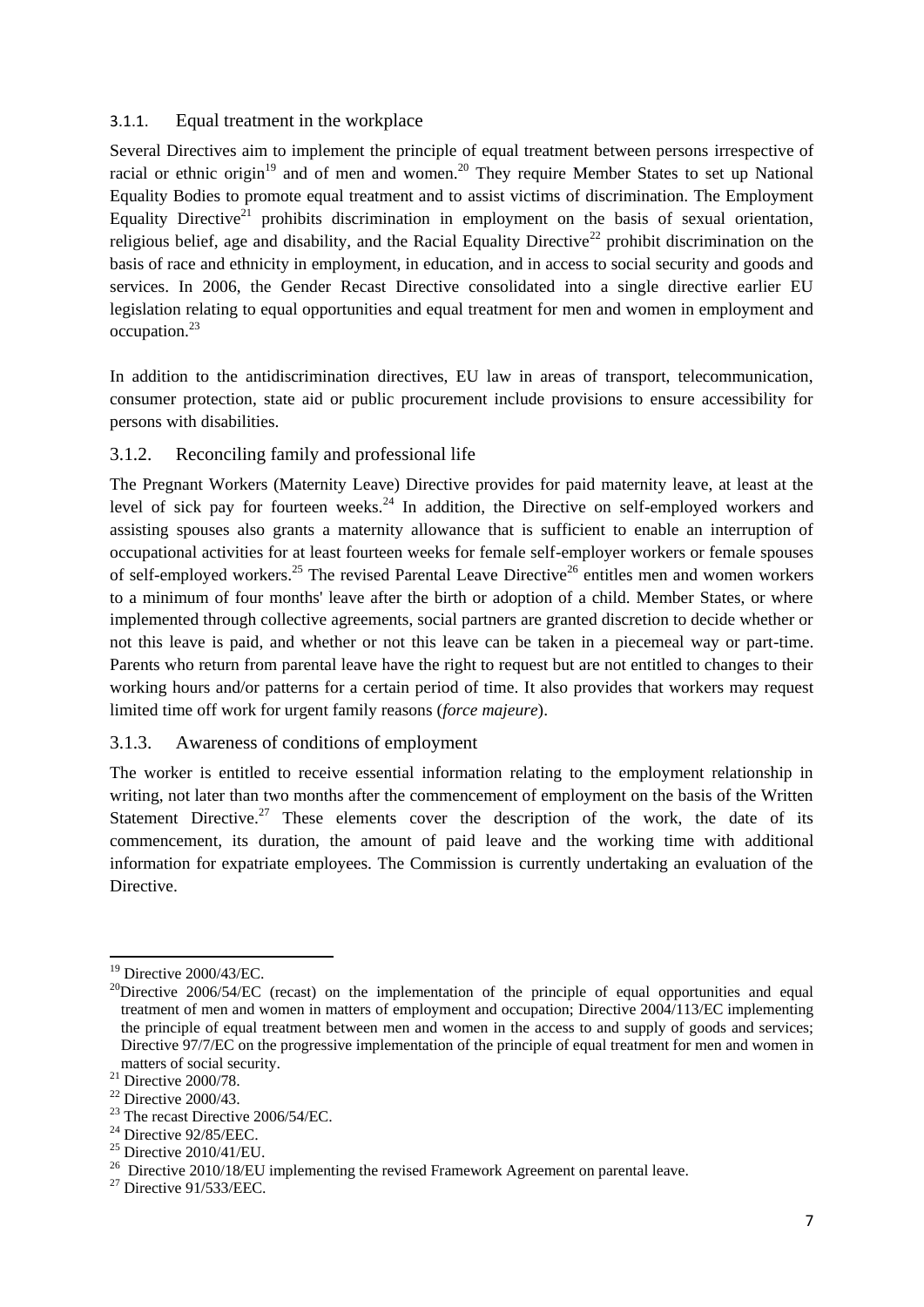Awareness of rights is also ensured through the Directives adopted in view of a more effective enforcement of existing EU rules in the fields of posting of workers<sup>28</sup> or of free movement of workers.<sup>29</sup> They include obligations to ensure effective access to information on rights as established in the EU law and transposed into national law, via the use or setting up of dedicated tools or specific bodies through the availability of effective mechanisms for dispute resolution, or similar judicial or administrative proceedings.

## <span id="page-7-0"></span>3.1.4. Equal treatment regardless of type of contract

Three separate EU labour law Directives, concerning fixed-term work, part-time work and temporary agency work are aiming to provide equal treatment and prevent abuse of 'atypical' contracts.<sup>30</sup> Where a worker is employed under such an atypical contract, he or she should generally not be treated in a less favorable manner than comparable permanent and/or fulltime staff concerning employment conditions unless there are objective reasons for different treatment. Under the Temporary Agency Work Directive for instance, from the first day of their assignment, temporary agency workers have to have the basic working and employment conditions that would apply if they were recruited directly by the user firm to occupy the same job. These conditions cover pay, as well as the duration of working time, overtime, breaks, rest periods, night work, holidays and public holidays. To allow flexibility for workers and employers, they allow deviations from this principle in specific circumstances. The Fixed-Term Work Directive also includes an 'anti-abuse' clause to impede unjustified successions of such contracts. An additional directive extends the EU rules on occupational health and safety to temporary workers, generally more exposed to the risk of accidents at work and occupational diseases.<sup>31</sup>

## <span id="page-7-1"></span>3.1.5. Limitation of working time

The Working Time Directive<sup>32</sup> provides a limit to weekly working time, which must not exceed  $48$ hours on average, including overtime. There can be an individual opt-out of this maximum on the basis of a written agreement between the worker and the employer, if the Member State has allowed the use of this derogation. This opt-out does not apply to the minimum rest provisions of the Directive, which prescribe a minimum daily rest period of 11 consecutive hours, a rest break during working hours if the worker is on duty for longer than 6 hours, and a minimum weekly rest period of 24 uninterrupted hours for each 7-day period. The Directive also lays down the right to minimum paid annual leave of 4 weeks. The Working Time Directive allows flexibility to accommodate differences between national rules or the requirements of specific activities. There is substantial scope for flexible working arrangements through collective bargaining (e.g. yearly accounting of working time) and derogations are also available to address circumstances where continuity of service is crucial (e.g. hospitals). In addition to the Working Time Directive, specific directives apply to a number of transport sectors.<sup>33</sup>

<sup>32</sup> Directive 2003/88/EC.

**<sup>.</sup>**  $28$  Directive 2014/67/EU.

 $29$  Directive 2014/54/EU.

<sup>&</sup>lt;sup>30</sup> Fixed-Term Work Directive 1999/70/EC; Part-time Work Directive 97/81/EC; Temporary Agency Work Directive 2008/104/EC.

 $31$  Directive 91/383/EEC.

<sup>&</sup>lt;sup>33</sup> Minimum standards for working time in the civil aviation sector are laid down in Directive 2000/79/EC. Directive 2005/47/EC implements the Social Partners agreement on certain aspects of the working conditions of mobile workers engaged in interoperable cross-border services in the railway sector. Directive 2002/15/EC in turn sets the framework for the organisation of working time for mobile workers in road transport activities and self-employed drivers. Regulation (EC) No 561/2006 provides for minimum requirements on the daily and weekly driving times, minimum breaks and daily and weekly rest periods for drivers engaged in the carriage of goods and passengers by road. These provisions reinforce the existing rules on the organisation of the working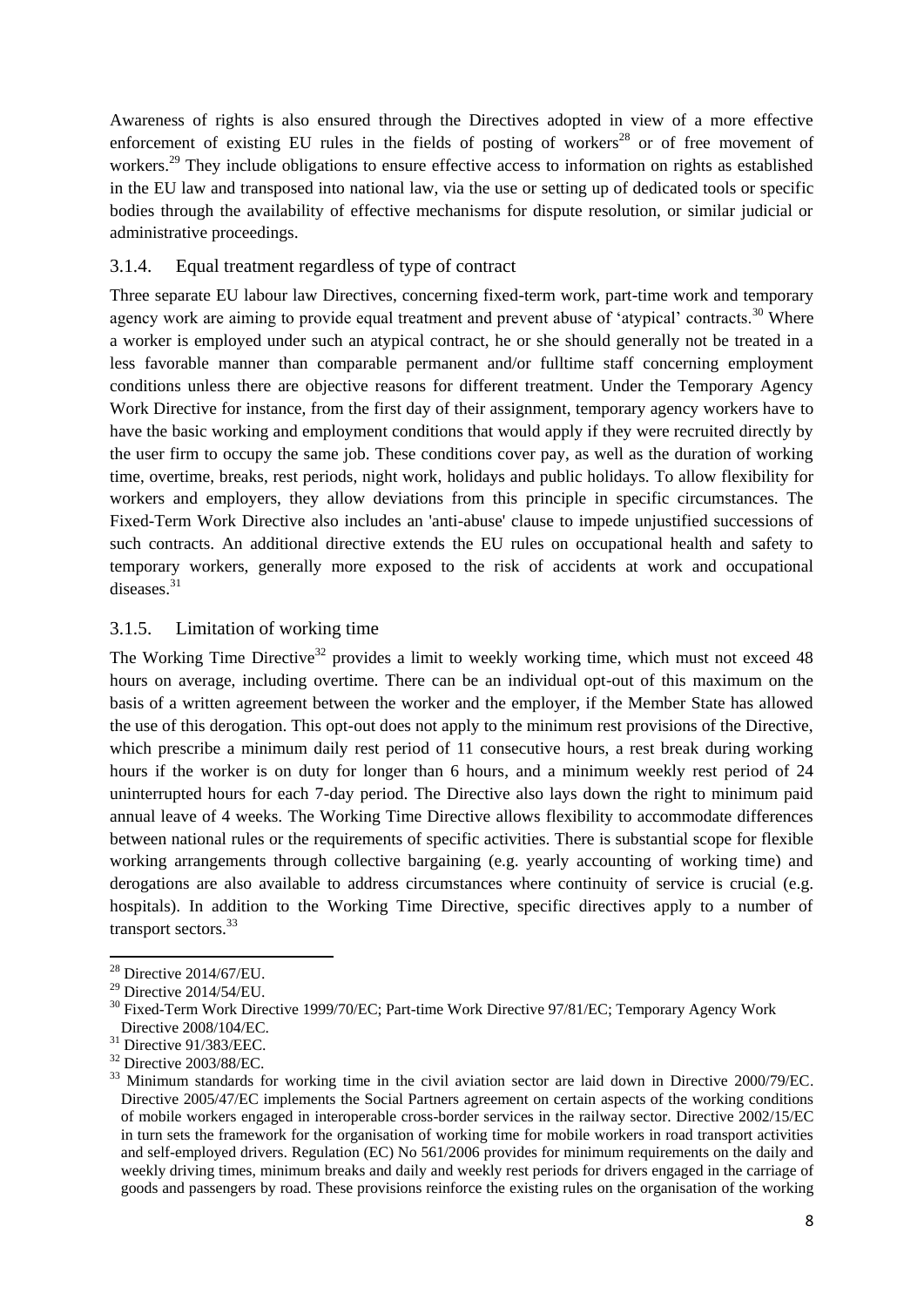## <span id="page-8-0"></span>3.1.6. Protection of health and safety

EU rules in the social policy area guarantee workers' right to occupational health and safety (OSH)**.** A Framework Directive and 23 individual directives provide rules on the prevention of occupational risks, the protection of safety and health, the elimination of risk and accident factors.<sup>34</sup> The Framework Directive establishes general principles for managing safety and health, such as responsibility of the employer, rights/duties of workers, using risk assessments to continuously improve company processes, and workplace health and safety representation. All individual directives follow these common principles, tailoring the principles of the Framework Directive to specific tasks, specific hazards at work, specific workplaces and sectors, and specific groups of workers. The individual directives define how to assess these risks and, in some instances, set limit exposure values for certain substances or agents.

#### <span id="page-8-1"></span>3.1.7. Posted workers

To ensure fair and just working conditions also in the context of the temporary provision of services across borders, the Posting of Workers Directive<sup>35</sup> provides that a host State is required to apply to workers posted to its territory certain basic standards of its own labour law system (e.g. minimum wage, working time, holidays) as laid down in national legislation or universally applicable collective agreement. The Enforcement Directive allows host States more effective methods of enforcing labour standards in these situations.<sup>36</sup>

#### <span id="page-8-2"></span>3.1.8. Third country nationals

Legal migration of third-country nationals to the EU is partly regulated by EU Directives which set out the conditions of entry and residence and also minimum of rights that third-country nationals should enjoy, in particular equal treatment with nationals. The Long-term Residence Directive created a single status for non-EU long-term residents. A Directive on family reunification establishes the rules and conditions under which non-EU nationals who are residing lawfully on EU territory may exercise the right to family reunification. The EU also harmonised national legislation concerning the entry of students and non-remunerated trainees and researchers.To attract talent and high skills workers, the European Union adopted the EU Blue Card Directive in 2009. A Directive on seasonal work sets important labour standards for third country nationals engaging in seasonal work in the EU.<sup>37</sup> The Directive provides the principle of equal treatment between third country nationals and Union nationals, particularly as regards the freedom of association and the right to strike, concerning terms of employment, working conditions and social security benefits.

time and are strictly monitored by means of recording equipment. The working time of seafarers is regulated by Directive 1999/63/EC.

<sup>&</sup>lt;sup>34</sup> Framework Directive 89/391/EEC and Directive 89/654/EEC on minimum safety and health requirements for the workplace; 92/57/EEC on temporary or mobile construction sites; 92/91/EEC on the mineral-extracting industries through drilling; 92/104/EEC on workers in surface and underground mineral extracting industries; 93/103/EC on fishing vessels; 92/29/EEC on improved medical treatment on board vessels; 89/656/EEC on personal protective equipment; 90/269/EEC on the manual handling of loads; 90/270/EEC on work with display screen equipment; 92/58EEC on safety and/or health signs at work; 2009/104/EC on work equipment; 92/85/EEC on pregnant workers; 2013/35/EU on electromagnetic fields; 1999/92/EC on explosive atmospheres; 2002/44/EC on mechanical vibration; 2003/10/EC on noise; 2006/25/EC on artificial optical radiation; 2000/54/EC on biological agents at work; 2010/32/EU on sharp injuries in the hospital and healthcare sector; 98/24/EC on chemical agents; 2004/37/EC on carcinogens or mutagens; 2009/148/EC on asbestos.

<sup>38</sup> Directive 96/71/EC.

<sup>39</sup> Directive 2014/67/EU.

<sup>37</sup> Directive 2014/36.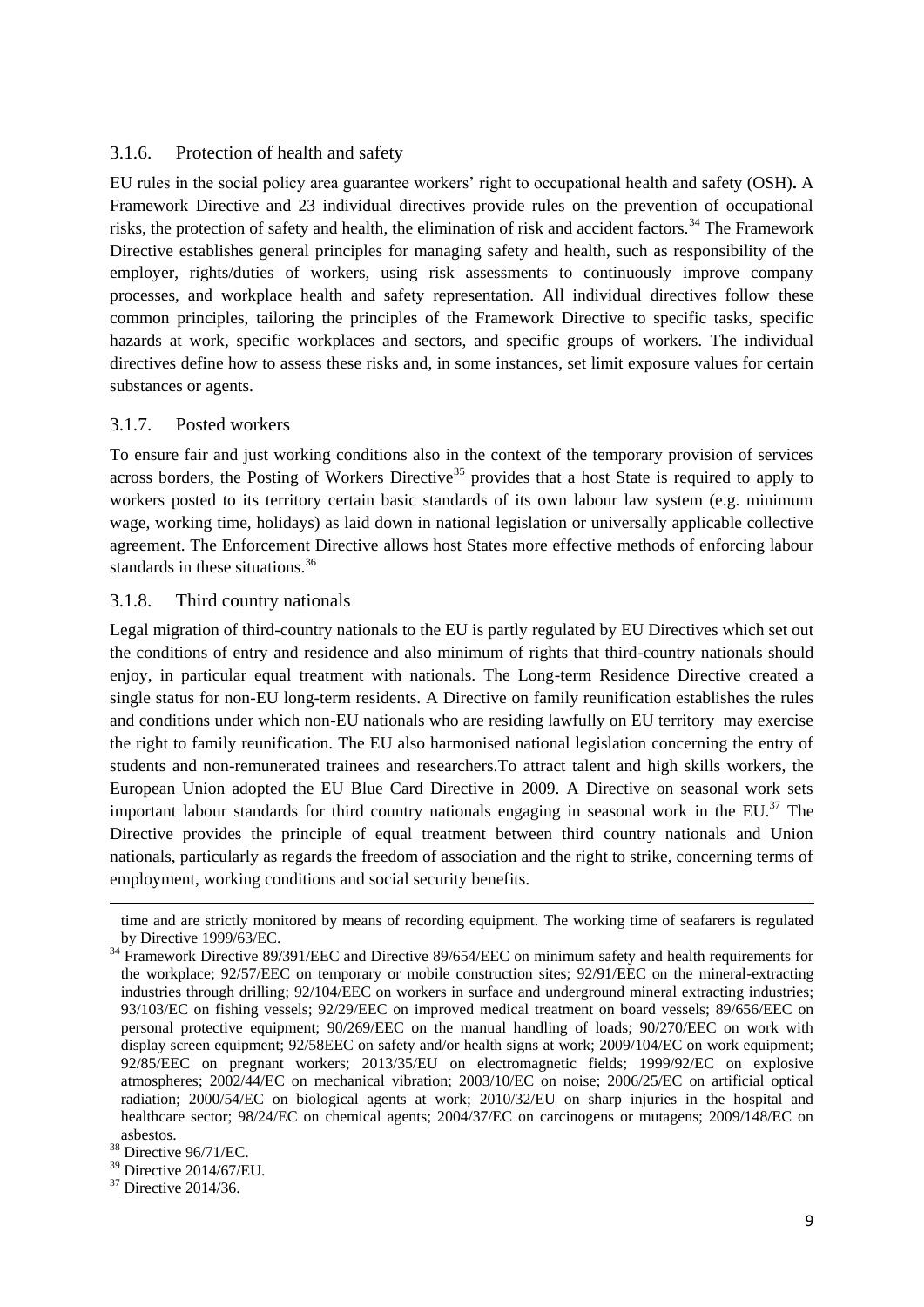The Single Permit Directive establishes a single application procedure for a single permit to work in the EU and a common set of rights for third country workers legally residing in a Member State.<sup>38</sup> A common set of rights for intra-corporate transferees when working in the EU, facilitating their entry and mobility between Member States is provided by Directive on the conditions of entry and residence of third country nationals in the framework of intra-corporate transfers.<sup>39</sup>

## <span id="page-9-0"></span>3.1.9. Protection in the event of termination of employment

Article 153 TFEU provides for the possibility for the EU to support Member States in ensuring the protection of workers where their employment contract is terminated, notably through the adoption by unanimity voting of directives laying down minimum standards. There is no secondary EU law to implement this right. Similarly, there are no EU rules regarding the length of probation periods.

Three different directives are concerned with the potential termination of the employment contract in the event of structural changes in companies. They embody the basic right to protection against unjustified dismissal, but only in 'collective' circumstances. The Insolvency Directive ensures payment of employees' outstanding claims in the event of the employer's insolvency.<sup>40</sup> The Collective Redundancies Directive regulates the situation of workers affected by decisions of employers to lay off a group of employees.<sup>41</sup> The Transfer of Undertakings Directive<sup>42</sup> protects employees' rights in the event that an undertaking, business, or part of an undertaking or business is transferred from one employer to another, stipulating *inter alia* that such a transfer does not in itself constitute valid grounds for dismissal. The Directives on transfer of undertakings and collective redundancies provide for information and consultation rights. The Maternity Leave Directive<sup>43</sup> prohibits women's dismissal from work because of maternity for the period from the beginning of their pregnancy to the end of the period of maternity leave, save exceptional circumstances, for which the employer needs to give justification in writing. The Recast Directive<sup>44</sup> furthermore sets out that workers taking paternity or adoption leave should be protected against dismissal due to exercising those rights.

The Directive establishing a framework for equal treatment in employment<sup>45</sup> protects workers against dismissal where there is discrimination on a prohibited ground, including victimisation.<sup>46</sup>

#### <span id="page-9-1"></span>3.1.10. Organisation, information and consultation of workers

The promotion of social dialogue is enshrined as a common objective of the EU and the Member States in Art 151 TFEU. The rights of association, collective bargaining, to strike or to impose lockouts are excluded from the application of this article. The role of the social partners is recognised at EU level, taking into account the diversity of national systems and their autonomy (Art 152 TFEU). Eight social partner agreements have been implemented either by EU law or by the social partners.<sup>47</sup>

1

<sup>38</sup> Directive 2011/98/EU.

<sup>39</sup> Directive 2014/66/EU.

 $40$  Directive 2008/94/EC.

<sup>41</sup> Directive 98/59/EC.

 $42$  Directive 2001/23/EC.

<sup>43</sup> Directive 92/85/EEC.

<sup>44</sup> Directive 2006/54/EC.

<sup>45</sup> Directive 2000/78/EC.

<sup>&</sup>lt;sup>46</sup> Other EU anti-discrimination directives (such as Directive 2006/54/EC or Directive 2000/43/EC) also provide specific protection against unfair dismissal.

<sup>47</sup> Articles 153 and 154 TFEU. Examples of such cross-industry agreements are: [Parental leave \(revised\) \(2009\),](http://www.etuc.org/a/575) Fixed-term contracts (1999); [Part-time work \(1997\);](http://www.etuc.org/a/576) [Parental leave \(1996\).](http://www.etuc.org/a/6282) Autonomous Framework agreements implemented by social partners: [Inclusive labour markets \(2010\);](http://www.etuc.org/a/7076) [Harassment and violence at work](http://www.etuc.org/a/3574)  [\(2007\);](http://www.etuc.org/a/3574) [Work-related stress \(2004\);](http://www.etuc.org/a/529) [Telework \(2002\).](http://www.etuc.org/a/579)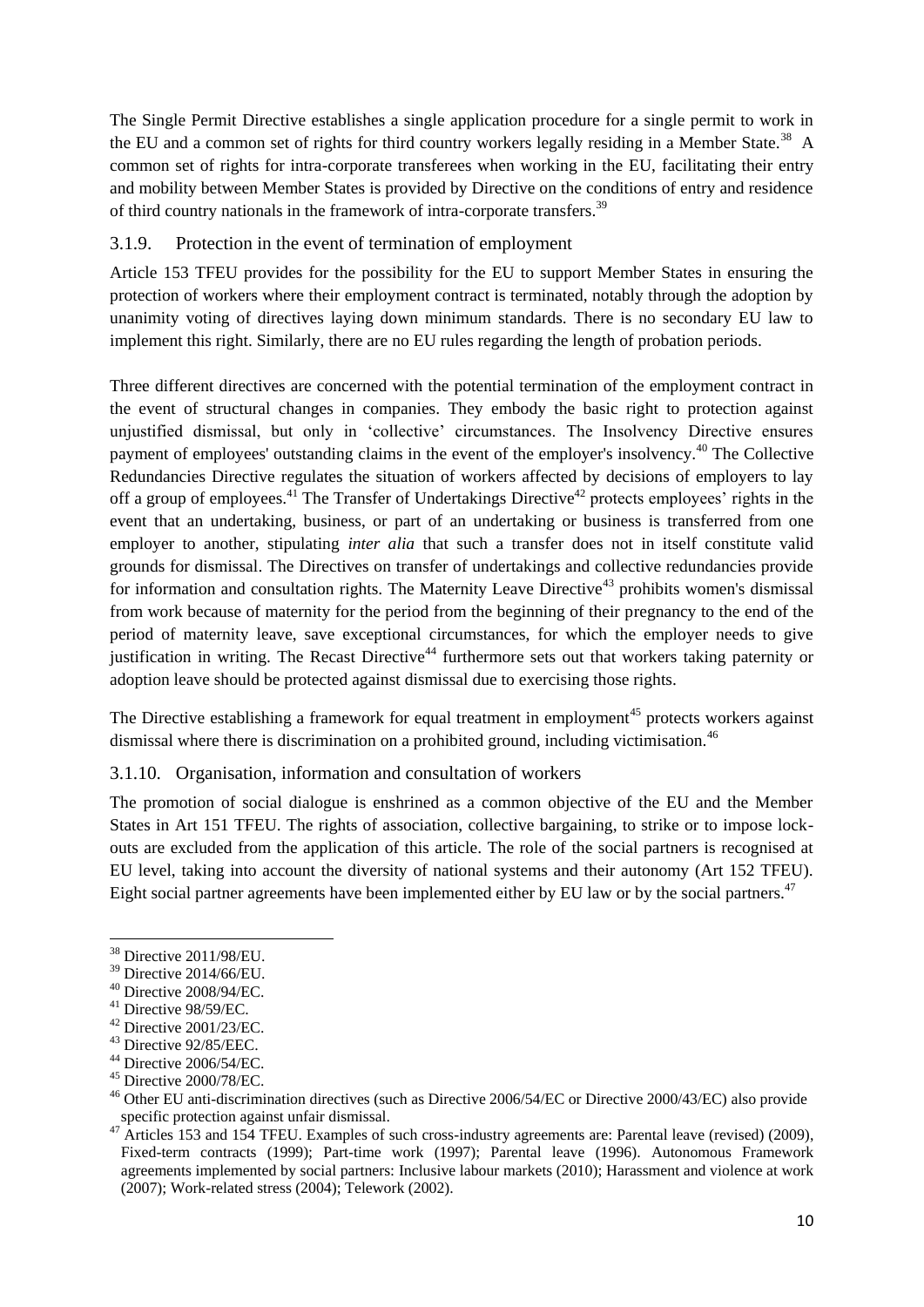The General Information and Consultation Directive<sup>48</sup> establishes a framework for informing and consulting employees at enterprise level. Information and consultation are required on the development of the activities, economic situation and employment, and particularly anticipatory measures where there is a threat of restructuring, and likely changes in work organisation or in contractual relations.

The European Works Council Directive<sup>49</sup> provides for the creation of a Works Council (a body representing the employees of a transnational company, to inform and consult them on the progress of the business and any decisions significant for their working conditions) at the request of 100 employees of at least two undertakings or establishments in at least two Member States, or on the initiative of the employer. The involvement of employees, including at board level, is also provided by company law directives.<sup>50</sup> Finally, the Cross-Border Mergers Directive<sup>51</sup> provides for detailed rules of employee participation in the event of mergers of limited liability companies.

<span id="page-10-0"></span>3.1.11. The prohibition of child labour and protection of young people at work

The Young People at Work Directive<sup>52</sup> requires Member States to take the necessary measures to prohibit work by children, particularly that the minimum working age is not lower than the minimum age at which compulsory full-time schooling ends, or 15 years in any event. Exceptions can be adopted by Member States for occasional work or short-term work, involving domestic service in a private household or work regarded as not being harmful, damaging or dangerous to young people in a family undertaking, for cultural, artistic, sporting or advertising activities, subject to prior authorisation by the competent authority in each specific case, for children of at least 14 years of age working under a combined work/training scheme, and for children of at least 14 years of age performing light work. The Directive provides specific limits to maximum weekly working time, night work and minimum rest periods for children and adolescents when they engage in employment.<sup>53</sup>

## <span id="page-10-1"></span>**3.2. Social protection**

The EU *acquis* in the area of social protection is rather limited. Though the EU may adopt legislation in the area of 'security and social protection of workers' (Article  $153(1)(c)$ ), it does not have the competence to adopt legislation for 'the combatting of social exclusion' (Article 153(j)) or for 'the modernisation of social protection systems' (Article 153 (k)).

**<sup>.</sup>**  $48$  Directive 2002/14/EC.

<sup>49</sup> Directive 2009/38/EC.

<sup>&</sup>lt;sup>50</sup> Firstly, Directive 2001/86/EC supplementing the Statute for a European company with regard to the involvement of employees provides that the establishment of a European company will not mean the disappearance or watering down of existing employee involvement arrangements, calling for agreement between the employer and the representatives of employees and providing subsidiary rules applicable in the absence of agreement. Secondly, Directive 2003/72/EC on the information, consultation and participation rights of employees in a European Cooperative Society provides that information, consultation and in some cases, participation procedures at transnational level are to be used whenever a European Cooperative is created.

 $51$  Directive 2005/56/EC.

<sup>52</sup> Directive 94/33/EC.

<sup>&</sup>lt;sup>53</sup> See also Commission Recommendation of 31 January 1967 to the Member States on the protection of young workers and the Commission Recommendation of 15 September 2000 on the ratification of International Labour Organisation (ILO) Convention No 182 of 17 June 1999 concerning the prohibition and immediate action for the elimination of the worst forms of child labour.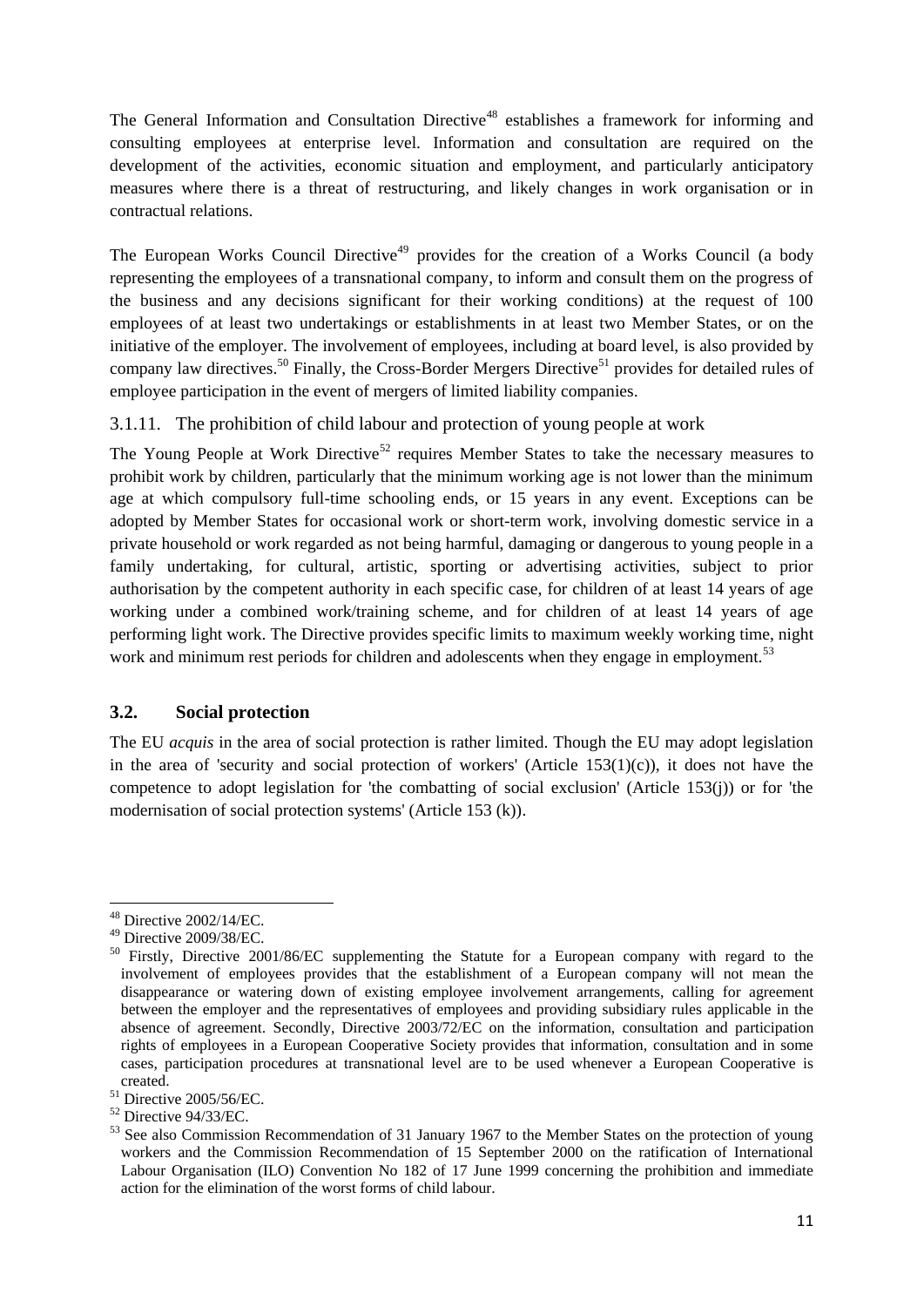## <span id="page-11-0"></span>3.2.1. Social security coordination

The rules on social security coordination apply to national legislation on sickness, maternity and equivalent paternity benefits, old-age pensions, pre-retirement and invalidity benefits, survivors' benefits and death grants, unemployment benefits, family benefits, benefits in respect of accidents at work and occupational diseases.<sup>54</sup> The Directive on patients' rights in cross-border healthcare clarifies citizens' rights to receive healthcare services in another EU Member State; guarantees the safety, quality and efficiency of care that they will receive there; and promotes cooperation between Member States on healthcare matters.<sup>55</sup>

## <span id="page-11-1"></span>3.2.2. Equal treatment in social security and social integration

The equal treatment for women and men in matters of social security is ensured by the Directive on the protection against discrimination in the scope, contributions and benefits of social security schemes.<sup>56</sup> The Gender Recast Directive moreover ensures respect for the principle of equal treatment for men and women in occupational social security schemes. The Racial Equality Directive gives protection against discrimination based on race or ethnic origin in social protection (including social security and healthcare) as well as access to goods and services, including housing.<sup>57</sup>

Finally, some legislation exists in order to promote access to necessary goods and services for ensuring adequate livelihoods. The Directive on Payment Accounts seeks to improve access to low income individuals for basic bank accounts.<sup>58</sup> The European Commission's recent proposal for a European Accessibility Act,<sup>59</sup> currently under discussion between co-legislators, also seeks to ensure that people with disabilities can access products, transportation, information and communications technologies, and other facilities/services that are necessary for their full inclusion in society.

#### <span id="page-11-2"></span>**4. Soft law**

In addition to the legally binding instruments, the EU has adopted 'soft law' measures. As they are 'soft law', they do not confer social rights in the strict sense. Nevertheless, they provide a policy framework for such rights.

#### <span id="page-11-3"></span>**4.1. Policy coordination**

The EU has competences to coordinate the employment policies of the Member States. This coordination was formalised in the context of the Europe 2020 strategy and is implemented annually through the European Semester.To meet the Europe 2020 objectives, five headline targets have been agreed for the whole EU to achieve by the end of 2020. These include achieving an overall employment rate of 75% for 20-64 year-old women and men as well as reducing by at least 20 million the number of people in or at risk of poverty and social exclusion.

 $54\,$ See most notably Regulation (EC) 883/2004 on the coordination of social security systems, which was adopted on the basis of Article 42 EC (now Article 48 TFEU) and Article 308 EC (now Article 352 TFEU) and its implementing Regulation (EC) 987/2009.

<sup>55</sup> Directive 2011/24/EU.

<sup>56</sup> Directive 79/7/EC.

<sup>57</sup> Directive 2000/43/EC.

<sup>&</sup>lt;sup>58</sup> Directive 2014/92/EU on the comparability of fees related to payment accounts, payment account switching and access to payment accounts with basic features.

<sup>&</sup>lt;sup>59</sup> Proposal for a Directive on the approximation of the laws, regulations and administrative provisions of the Member States as regards the accessibility requirements for products and services (COM(2015) 615 final).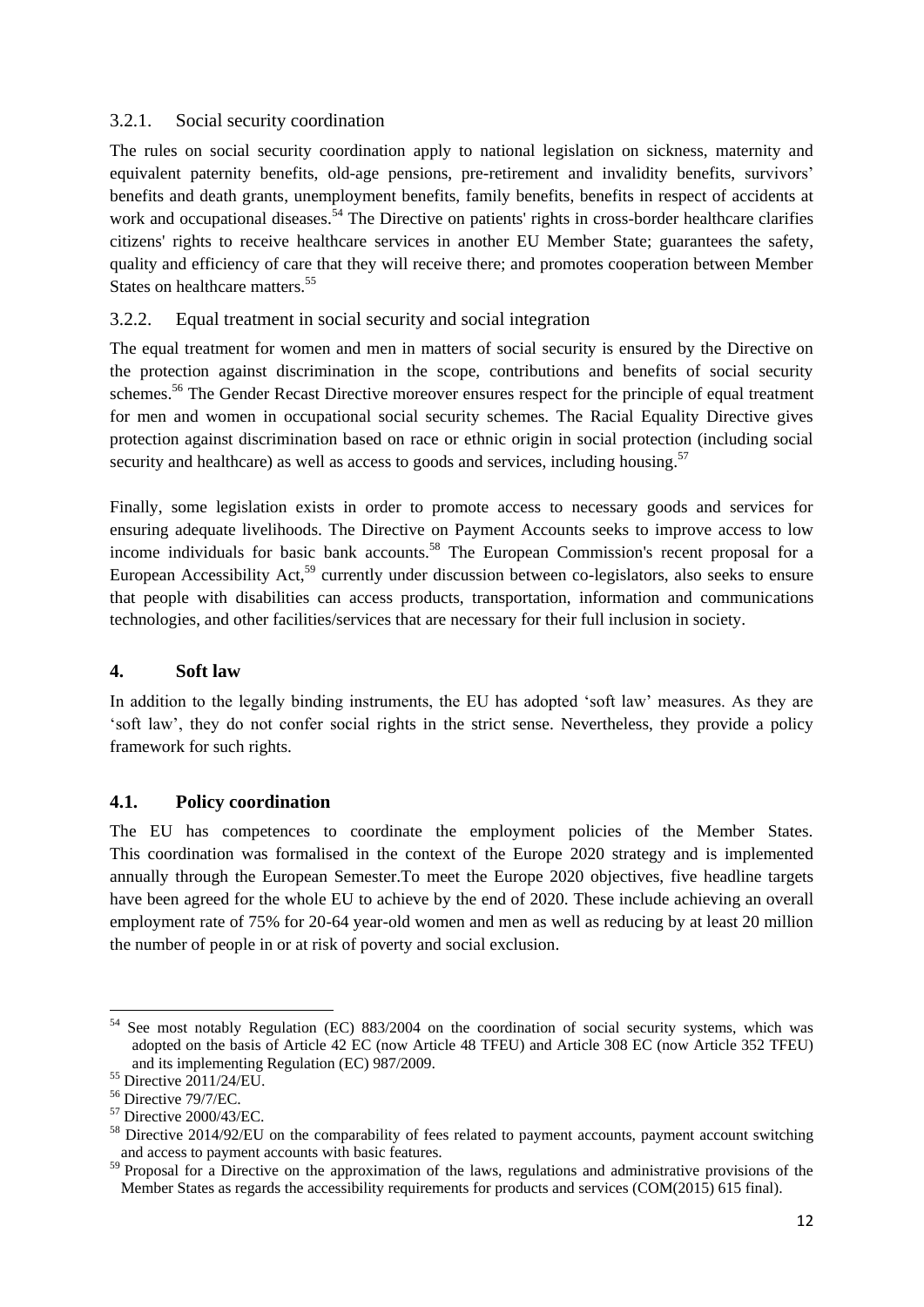On education, a twofold headline target is set on reducing the rates of early school leaving below 10% and ensuring at least 40% of tertiary graduates. To measure progress, each EU headline target is declined into national targets.

The Employment Guidelines include common priorities and targets for employment and social policies. The current guidelines reflect the new approach to economic policy-making built on investment, structural reform and fiscal responsibility.<sup>60</sup> They aim to boost demand for labour, covering job creation, labour taxation and wage-setting and to enhance labour and skills supply, by reinforcing education and training systems, and by tackling youth and long-term unemployment. To improve the functioning of labour markets, they call for reducing labour market segmentation and the development of active measures and mobility. They also aim to increase fairness, combating poverty and promoting equal opportunities.

The European Semester includes a stronger emphasis on employment and social performance, under more focused Country-Specific Recommendations.<sup>61</sup> In recent years, the European Semester has been taking better account of employment and social objectives by upgrading the employment indicators in the Macroeconomic Imbalances Procedure and by seeking to strengthen the involvement of social partners at both EU and national level in the process.

The European Semester also aims to better integrate national and euro area dimensions. A recommendation for the economic policy of the euro area was issued for the first time in 2015 together with the Annual Growth Survey 2016 in order to better coordinate Member States' reforms, individually and collectively, to address imbalances and promote upwards convergence. $62$ 

In the area of social policies, the Open Method of Coordination (OMC) supports the definition, implementation and evaluation of social policies based on common objectives and indicators. The method supplements the legislative and financial instruments of social policy. It applies to the eradication of poverty and social exclusion; to adequate and sustainable pension systems; and to the provision of accessible, high-quality and sustainable health care and long-term care.<sup>63</sup>

The Education and Training 2020 strategic framework for European cooperation in education and training covers the following four objectives: making lifelong learning and mobility a reality; improving the quality and efficiency of education and training; promoting equity, social cohesion and active citizenship; enhancing creativity and innovation, including entrepreneurship, at all levels of education and training.<sup>64</sup> Cooperation between Member States is supported through a set of benchmarks and through mutual learning processes.

**<sup>.</sup>**  $60$  Council Decision (EU) 2015/1848 of 5 October 2015 on guidelines for the employment policies of the Member States for 2015.

<sup>&</sup>lt;sup>61</sup> Communication on steps towards completing Economic and Monetary Union COM (2015) 600 final.

 $62$  Recommendation for a Council Recommendation on the economic policy of the euro area, COM(2015) 692 final.

<sup>&</sup>lt;sup>63</sup> A renewed commitment to social Europe: Reinforcing the Open Method of Coordination for Social Protection and Social Inclusion COM(2008) 418 final.

<sup>&</sup>lt;sup>64</sup> 2015 Joint Report of the Council and the Commission on the implementation of the strategic framework for European cooperation in education and training (ET 2020) New priorities for European cooperation in education and training.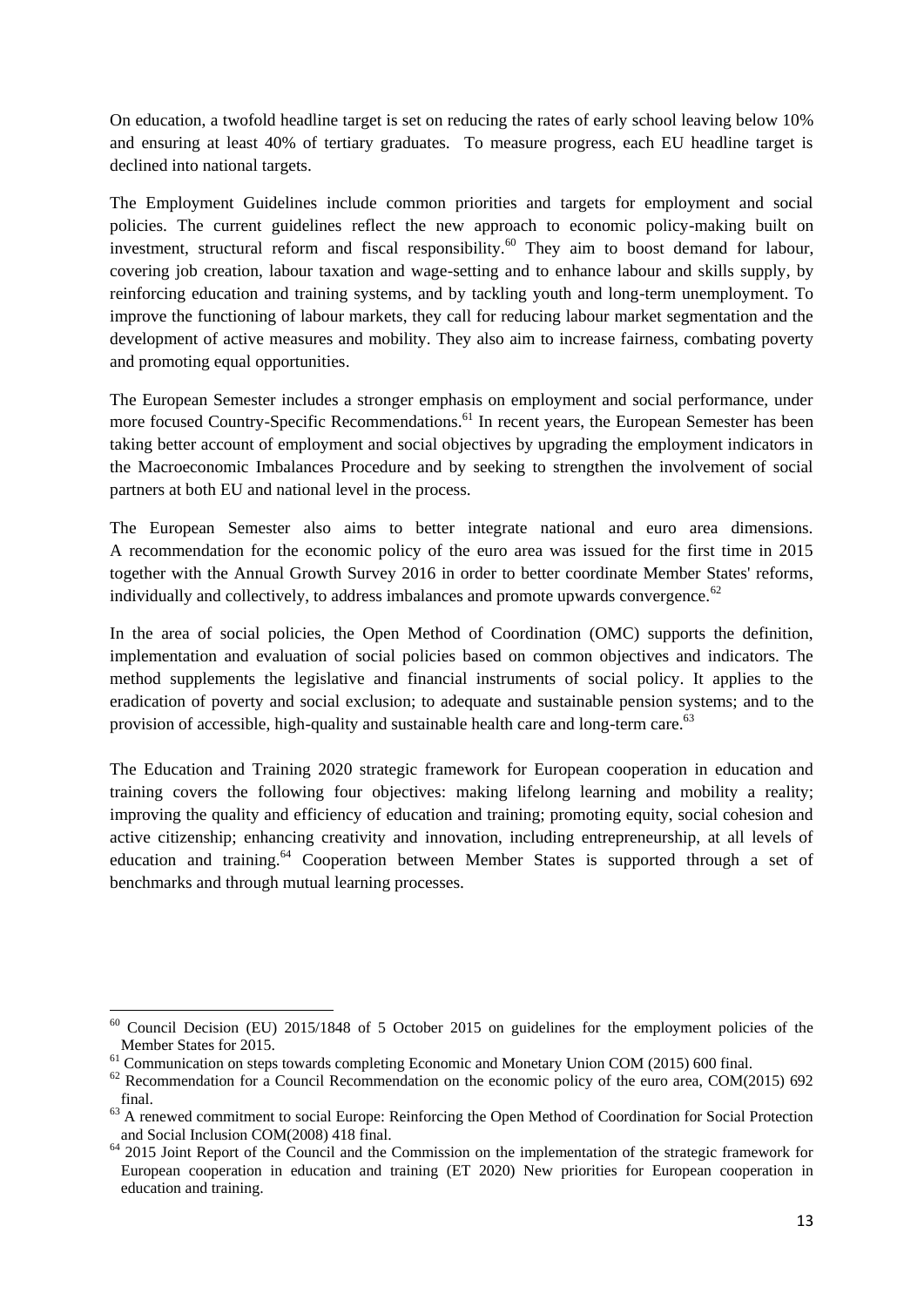## <span id="page-13-0"></span>**4.2. EU funding**

Article 174 TFEU provides *inter alia* that, in order to strengthen its economic, social and territorial cohesion, the Union is to aim at reducing disparities between the levels of development of the various regions. On that basis, European Structural and Investment Funds (ESIF) are the main source of investment at EU level to help Member States to restore and increase growth and ensure a job rich recovery while ensuring sustainable development, in line with the Europe 2020 objectives.<sup>65</sup> In this context, the European Social Fund (ESF) helps people get the right skills for the right job, by improving the quality of and access to education and training from early childhood to later life. The European Regional Development Fund (ERDF) provides support to both infrastructure and direct creation of job-rich activities, by supporting housing, childcare infrastructure, healthcare facilities, education and training infrastructure, employment creation and entrepreneurship measures and urban regeneration. The European Agricultural Fund for Rural Development (EAFRD) supports training and advice for farmers and other rural SMEs wishing to grow their businesses. The European Maritime and Fisheries Fund (EMFF) promotes social cohesion and job creation in fisheries-dependent communities, through diversification into other maritime sectors and training in fishing communities, including fishers, fish farmers and their relatives.

#### <span id="page-13-1"></span>**4.3. Recommendations**

EU soft law on social matters may also take the form of policy coordination, exchanges of good practice, benchmarking, frameworks of action and codes of conduct, aimed at shaping consensus and creating incentives for national or company-level action.

In accordance with Article 288 TFEU, recommendations do not have binding force. In addition, Council recommendations in the field of social policy are also limited in scope by Article 153 TFEU. Nevertheless, they can be important tools for agenda setting, can be used by the CJEU in its interpretation of EU law, $^{66}$  and can be used in the context of cooperative mechanisms.

## <span id="page-13-2"></span>4.3.1. Work environment and access to work

Under the Youth Guarantee, Member States should ensure that, within four months of leaving school or losing a job, young people under 25 can either find a good-quality job suited to their education, skills and experience; or acquire the education, skills and experience required to find a job in the future through an apprenticeship, traineeship or continued education.<sup>67</sup> The Youth Guarantee requires early intervention and activation, as well as reforms of training, job-search and education systems to improve the transition from school to work and the employability of young people.

The Quality Framework for Traineeships proposes guidelines enabling trainees to acquire high-quality work experience based on a written traineeship agreement, with learning and training objectives, under safe and fair conditions, thus increasing their chances of finding a good quality job.<sup>68</sup>

<sup>&</sup>lt;sup>65</sup> See the Common Provisions Regulation (EU) No 1303/2013; European Regional Development Fund Regulation (EU) 1301/2013; European Social Fund Regulation (EU) No 1304/2013; Cohesion Fund Regulation (EU) 1300/2013; Regulation on the European Agricultural Fund for Rural Development (EU) 1305/2013; Regulation on the European Maritime and Fisheries Fund (EU) 508/2014.

<sup>66</sup> Case C-322/88, *Grimaldi*.

 $67$  Council Recommendation of 22 April 2013 on establishing a Youth Guarantee.

 $68$  Council recommendation of 10 March 2014 on a Quality Framework for Traineeships.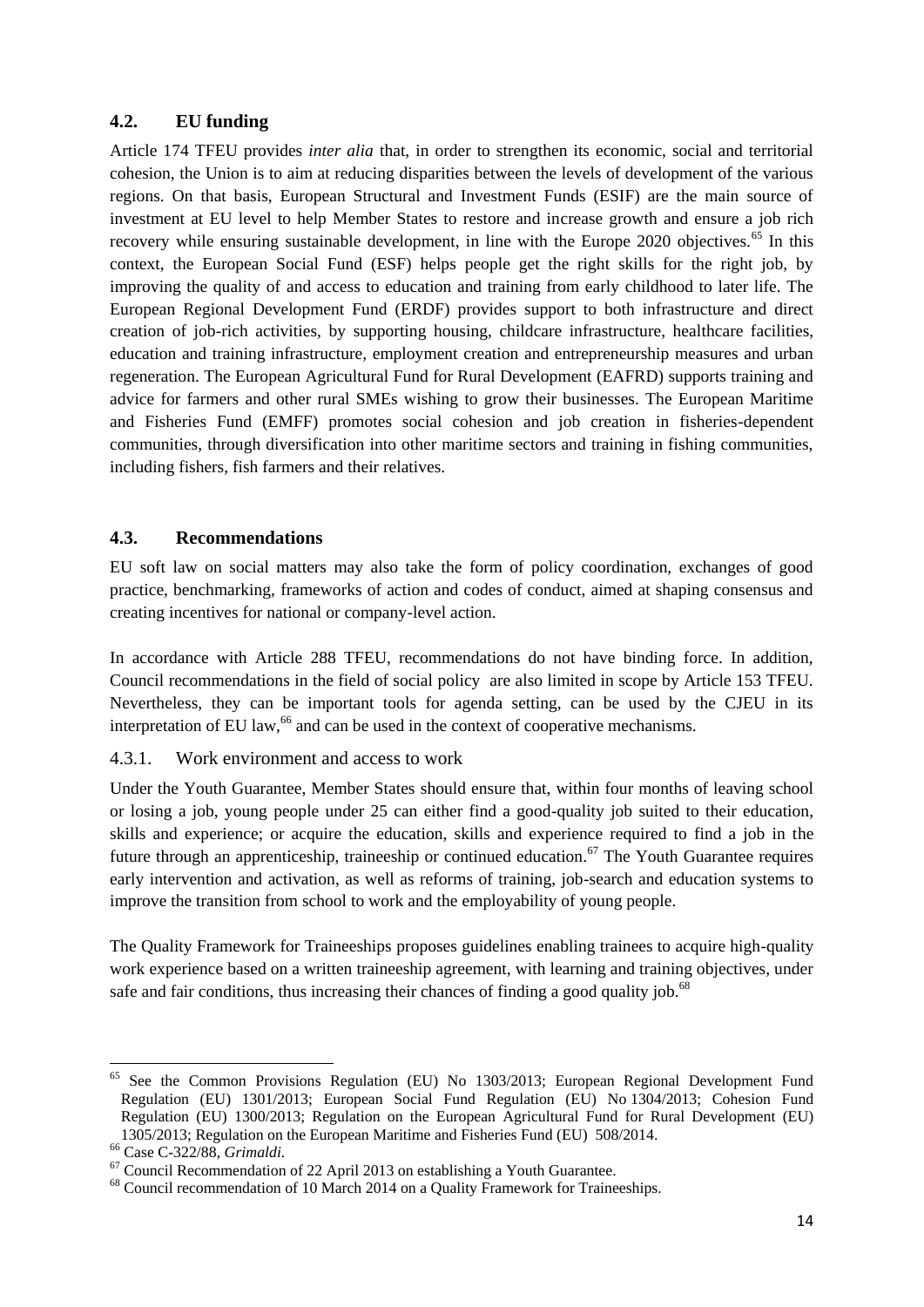The Council Recommendation on the integration of the long-term unemployed in the labour market offers guidance on encouraging the registration of long-term unemployed, on enhancing and simplifying support by an individual in-depth assessments and offering a job integration agreement identifying a single point of contact to all registered long-term unemployed at the very latest at 18 months.<sup>69</sup>

The Council Recommendation on the promotion of employee ownership and participation promoted the use of financial participation schemes, with the direct involvement of the social partners.<sup>70</sup>

In 2008, the Commission issued a recommendation on the active inclusion of people excluded from the labour market. The recommendation covers policy guidance on providing adequate income support together with help to get a job, on inclusive labour markets and on access to quality services helping people participate actively in society, including getting back to work.<sup>71</sup>

The Commission has issued recommendations or opinions on topics such as the protection of young workers (1967),<sup>72</sup> an equitable wage (1993)<sup>73</sup> and the ratification of ILO Conventions on home work  $(1998)$ ,<sup>74</sup> seafarers' working hours  $(1999)$ <sup>75</sup> and child labour (2000).<sup>76</sup>

#### <span id="page-14-0"></span>4.3.2. Social protection

1

The 1992 Council Recommendation on common criteria concerning sufficient resources and social assistance in social protection systems<sup>77</sup> sets out that persons residing in the EU should have access to sufficient resources and assistance to live in a manner compatible with human dignity. The Recommendation defines the common principles for implementing this principle in all the Member States in order to progressively cover all instances of exclusion.

The 1992 Council Recommendation on the convergence of social protection objectives and policies<sup>78</sup> recommends guaranteeing a level of resources in keeping with human dignity, access to all legal residents to protection of human health and support for social integration and integration into the labour market. It also calls for a wide coverage of a replacement or benefits and for strengthening appropriate social protection for self-employed persons.

<sup>&</sup>lt;sup>69</sup> Council Recommendation of 15 February 2016 on the integration of the long-term unemployed in the labour market.

<sup>&</sup>lt;sup>70</sup> Council Recommendation 92/443/EEC of 27 July 1992 concerning the promotion of employee participation in profits and enterprise results, including equity participation.

<sup>71</sup> Commission Recommendation 2008/867/EC of 3 October 2008 on the active inclusion of people excluded from the labour market.

<sup>72</sup> 67/125/EEC: Commission Recommendation of 31 January 1967 to the Member States on the protection of young workers.

 $73$  Commission opinion on an equitable wage COM (93) 388 final.

<sup>74</sup> 98/370/EC: Commission Recommendation of 27 May 1998 on the ratification of ILO Convention No 177 on home work of 20 June 1996.

<sup>75</sup> 1999/130/EC: Commission Recommendation of 18 November 1998 on ratification of International Labour Organisation (ILO) Convention 180 concerning seafarers' hours of work and the manning of ships, and ratification of the 1996 Protocol to the 1976 Merchant Shipping (minimum standards) Convention.

<sup>&</sup>lt;sup>76</sup> 2000/581/EC: Commission Recommendation of 15 September 2000 on the ratification of International Labour Organisation (ILO) Convention No 182 of 17 June 1999 concerning the prohibition and immediate action for the elimination of the worst forms of child labour.

 $77$  92/441/EEC Council Recommendation of 24 June 1992 on common criteria concerning sufficient resources and social assistance in social protection systems.

<sup>&</sup>lt;sup>78</sup> 92/442/EEC: Council Recommendation of 27 July 1992 on the convergence of social protection objectives and policies.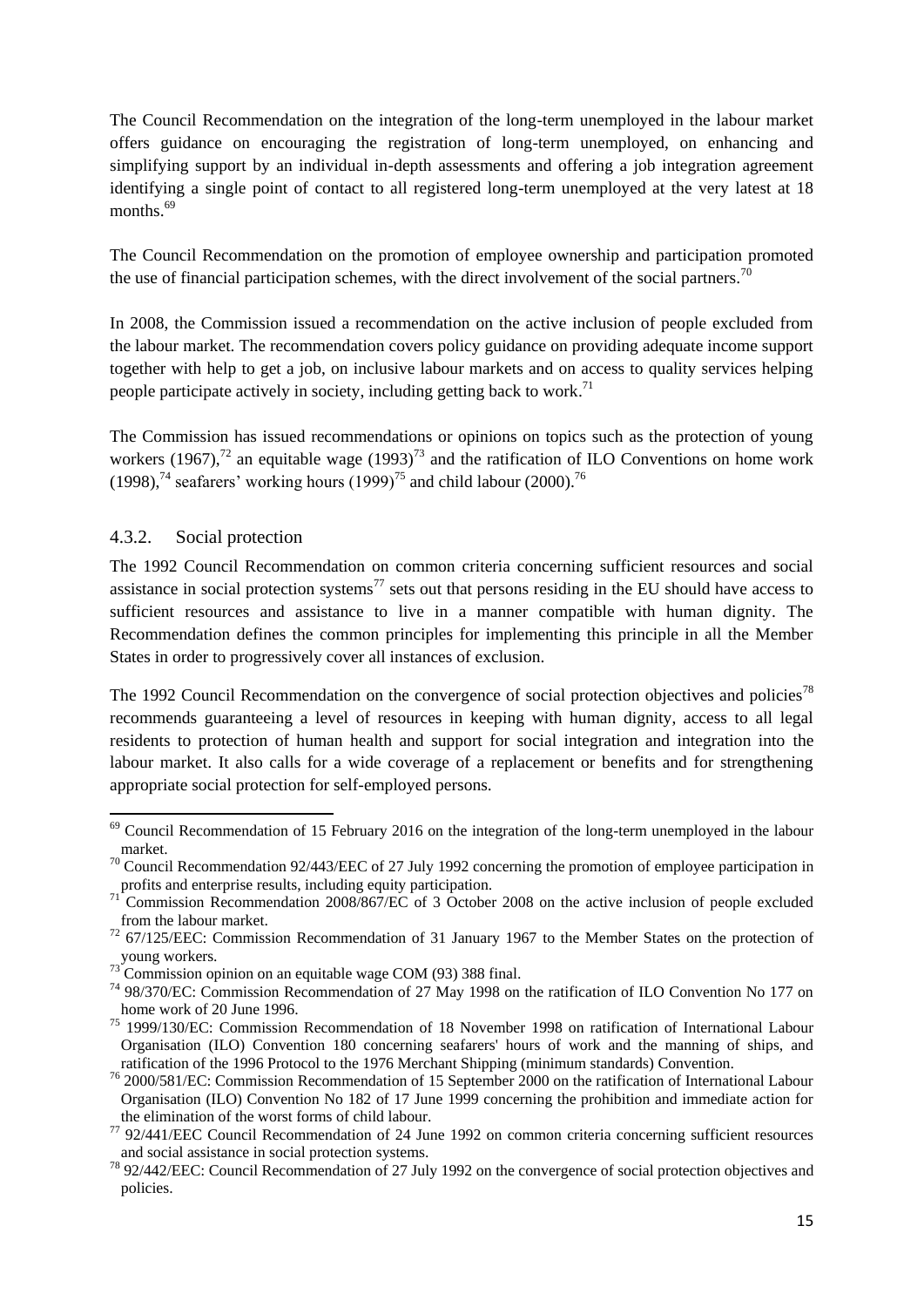Work-life balance measures were promoted through the 1992 Council Recommendation on child care focusing on childcare for parents who are working or who are following education/training; special leave for parents and improving the environment, structure and organization of work for working parents with children.<sup>79</sup> The 2013 Commission Recommendation on investing in children also provided a set of recommendations to improve child outcomes and reduce the intergenerational transmission of disadvantage, including by stepping up affordable, quality early childhood education and care services.<sup>80</sup> The Council Recommendation on effective Roma integration measures promotes effective policy measures in the areas of access to education, employment, healthcare and housing.<sup>81</sup>

#### <span id="page-15-0"></span>4.3.3. Education and training

The Recommendation on key competences for lifelong learning aims to equip young people with key competences for further learning and working throughout their lives. $82$  In 2011 Member States were asked to implement comprehensive policies to tackle early school leaving, encompassing prevention, intervention and compensation measures.<sup>83</sup>

The European Qualifications Framework relates national qualifications systems through common European reference levels for knowledge, skills and competences.<sup>84</sup>The European Quality Assurance Reference Framework for Vocational Education and Training provides common European references to develop, improve, guide and assess the quality of vocational education and training.<sup>85</sup> The European Credit System for Vocational Education and Training (ECVET) allows validation and recognition of work-related skills and knowledge acquired in different systems and countries.<sup>86</sup> The proposal for a Council Recommendation on the validation of non-formal and informal learning aims to establish arrangements for the identification, documentation, assessment and certification of learning outcomes.<sup>87</sup>

#### 4.1.4. Health

1

The Council Recommendation on smoke free environment<sup>88</sup> recommends Member States to provide effective protection from exposure to tobacco smoke in indoor workplaces, indoor public places, public transport and other public places.

The Council Recommendation on prevention of injury and the promotion of safety<sup>89</sup> promotes better use of existing data and the development, where appropriate, of representative injury surveillance and reporting instruments to obtain comparable information, monitor the evolution of injury risks and the effects of prevention measures over time.

<sup>79</sup> 92/241/EEC: Council Recommendation of 31 March 1992 on child care.

<sup>&</sup>lt;sup>80</sup> Commission Recommendation Investing in children: breaking the cycle of disadvantage, C(2013) 778.

<sup>&</sup>lt;sup>81</sup> Council recommendation of 9 December 2013 on effective Roma integration measures in the Member States.

<sup>&</sup>lt;sup>82</sup> Recommendation of the European Parliament and of the Council of 18 December 2006 on key competences for lifelong learning (2006/962/EC).

<sup>83</sup> Council Recommendation on policies to reduce early school leaving (2011/C191/01).

<sup>&</sup>lt;sup>84</sup> Recommendation of the European Parliament and of the Council of 23 April 2008 on the establishment of the European Qualifications Framework for lifelong-learning.

<sup>&</sup>lt;sup>85</sup> Recommendation of the European Parliament and of the Council of 18 June 2009 on the establishment of a European Quality Assurance Reference Framework for Vocational Education and Training.

<sup>&</sup>lt;sup>86</sup> Recommendation of the European Parliament and of the Council of 18 June 2009 on the establishment of a European Credit System for Vocational Education and Training (ECVET).

<sup>87</sup> COM/2012/0485 final.

<sup>88</sup> Council Recommendation on smoke free environment, 2009/C 296/02.

<sup>89</sup> Council recommendation on prevention of injury and the promotion of safety, 2007/C 164/01.